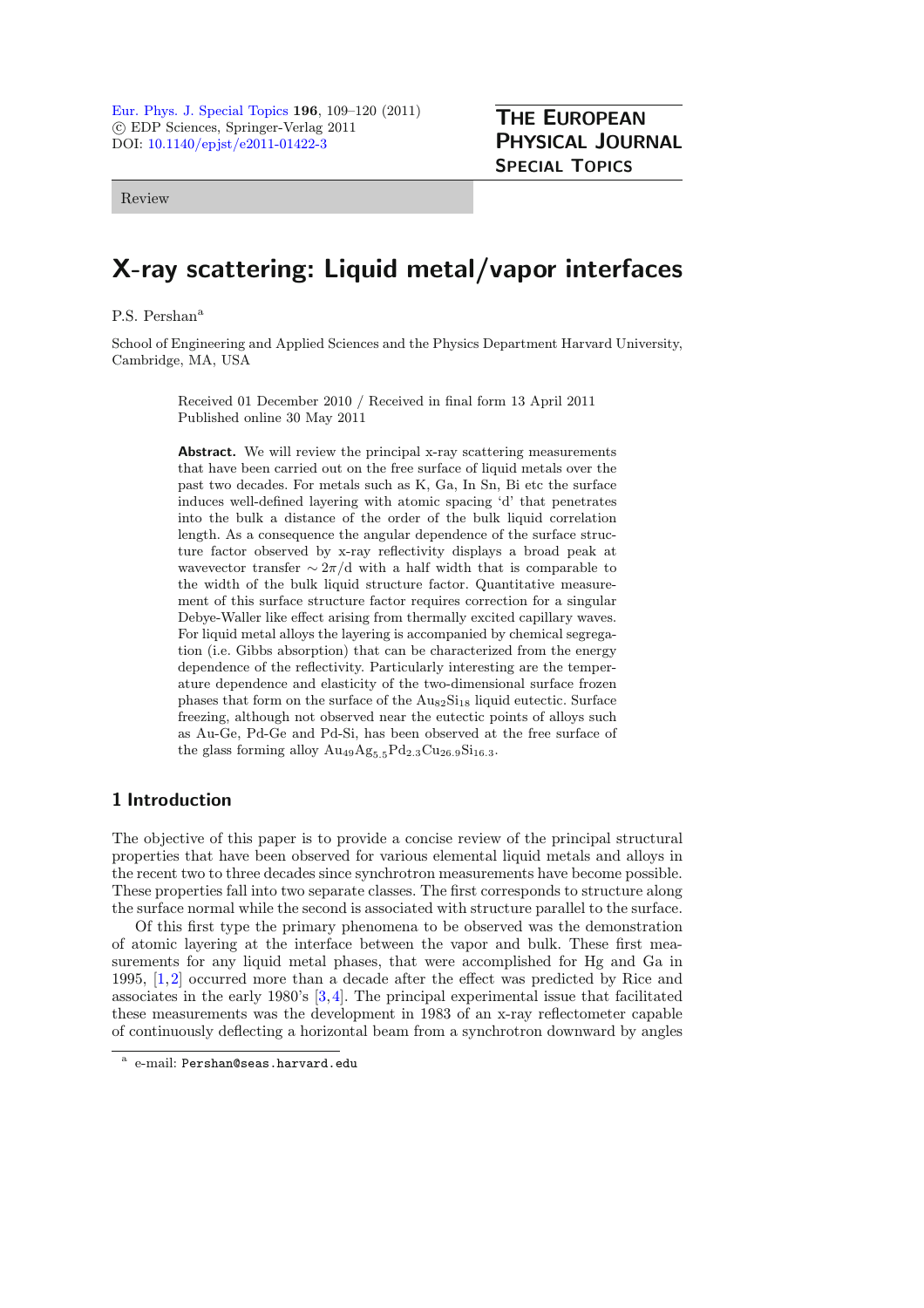<span id="page-1-0"></span>

**Fig. 1.** Kinematics of x-ray reflectivity from a liquid surface. X-rays of wavevector  $\vec{k}_i$  making an angle  $\alpha$  to the surface are detected at an angle  $\beta$  at angle  $\theta$  to the plane of making an angle  $\alpha$  to the surface are detected at an angle  $\beta$  at angle  $\theta$  to the plane of incidence.

a that varied from zero to  $\sim 10^{\circ}$  to 15° [\[5](#page-9-4)[,6](#page-9-5)]. The kinematics of x-ray scattering are illustrated in Fig. [1](#page-1-0) for an x-ray wavevector,  $\vec{k}_i$  incident at an angle  $\alpha$  and detected at an angle  $\beta$  that can either be in the plane of incidence (i.e.  $\theta = 0$ ) or at a finite angle.

The basic idea for the measurements starts with the idea that for an x-ray frequency  $\omega$  that is large compared to the binding energy of the atomic electrons the index of refraction for the bulk liquid is well approximated by the free electron form

$$
\varepsilon \approx 1 - 4\pi \rho_{bulk} e^2 / m_e \omega^2 \tag{1}
$$

where  $r_{bulk}$  is the effective electron density of the liquid, e and  $m_e$  are the electron charge and mass.<sup>1</sup> The angular frequency is  $\omega = 2\pi c/\lambda$  and  $\lambda$  is the x-ray wavelength. For an abrupt flat interface between the vacuum and a material in which the electron density is everywhere equal to  $r_{bulk}$  the reflectivity for x-rays incident at an angle  $\alpha$ is well approximated by the Fresnel form [\[7\]](#page-9-6)

$$
R_F(\alpha) = \left| \frac{\sin \alpha - \sqrt{\sin^2 \alpha - \sin^2 \alpha_c}}{\sin \alpha + \sqrt{\sin^2 \alpha - \sin^2 \alpha_c}} \right|^2 \underset{\alpha \gg \alpha_c}{\rightarrow} \left( \frac{\sin \alpha_c}{2 \sin \alpha} \right)^4 \tag{2}
$$

<span id="page-1-2"></span>where  $\sin^2 \alpha_c \approx \alpha_c^2 = 4\pi \rho_{bulk} e^2 / m_e \omega^2$ . When the variation of the average electron density  $\langle \rho(z) \rangle$  along the surface normal deviates from the abrupt step function, as occurs for example for a layered surface, the reflectivity is modified by an effective surface structure factor [\[7\]](#page-9-6)

$$
\Phi_{eff}(Q_z) \approx \rho_{bulk}^{-1} \int_{-\infty}^{+\infty} dz \left[\partial \langle \rho(z) \rangle / \partial z\right] \exp(iQ_z \bullet z)
$$
\n(3)

<span id="page-1-3"></span><span id="page-1-1"></span>to yield

$$
R\left(Q_z\right) = R_F\left(Q_z\right) \left|\Phi_{eff}\left(Q_z\right)\right|^2\tag{4}
$$

<sup>&</sup>lt;sup>1</sup> When the x-ray energy  $\hbar\omega$  is large compared to the all of the electron binding energies  $r_{bulk}$  is the total electron density of the material. Otherwise it must be corrected to account for the dispersion of the atomic scattering factors.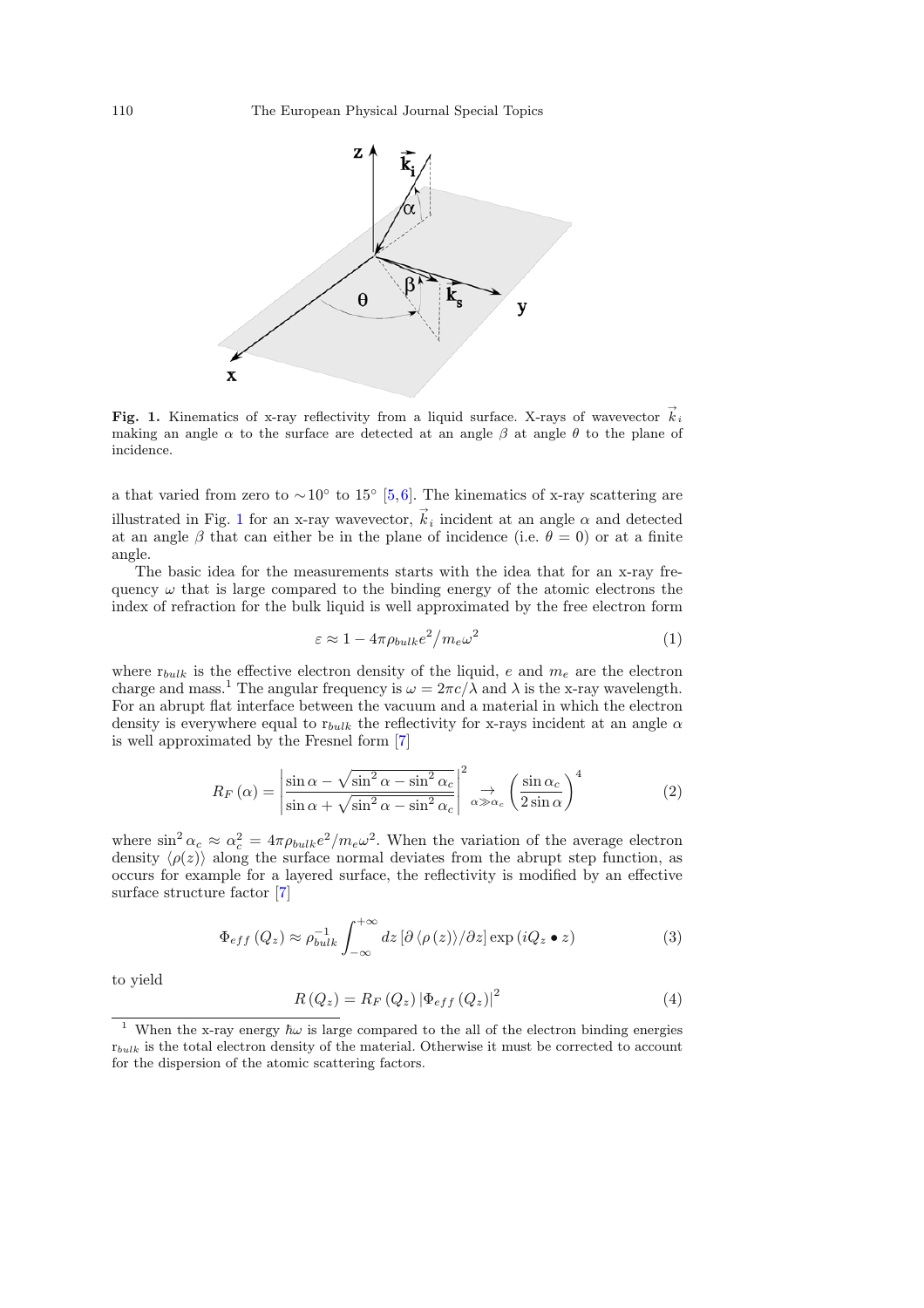<span id="page-2-0"></span>

Fig. 2. (Left) Schematic illustration of the electron density profile associated with the distorted crystal model. (Right) The structure factor  $|\Phi(Q_z)|^2$  that corresponds to the electron density to the left.

where  $Q_z = (4\pi/\lambda) \sin \alpha$ . For a surface in which  $\rho_{bulk}^{-1} [\partial \langle \rho(z) \rangle / \partial z] = \delta(z)$  the surface structure factor  $\Phi_{eff}(Q_z) = 1$  and  $R(Q_z) = R_F(Q_z)$ . The form of  $\langle \rho(z) \rangle$  can be extracted from measurements of the dependence of  $R(Q_z)$  on  $Q_z$ .

# 2 Surface induced atomic layering

One of the simplest illustrations of the effect of the surface structure factor on  $R(Q_z)$ is the distorted crystal model (DCM) that is shown in the top panel of Fig.  $2 \lfloor 1 \rfloor$  $2 \lfloor 1 \rfloor$ 

$$
\frac{\langle \rho(z) \rangle}{\rho_{bulk}} = \sum_{n=0}^{\infty} \frac{d}{\sigma_n \sqrt{2\pi}} \exp[-(z + nd)^2 / (2\sigma_n^2)] \tag{5}
$$

where  $d$  is the distance between atomic layers whose Gaussian widths are given by  $\sigma^2 = \sigma_0^2 + n\bar{\sigma}^2$  with  $n = (0, 1, 2, \ldots)$ . The combination of the fact that the squared widths of the successive layers increase with distance from the surface along with the fact that the integrals of the densities have the same values for each of the layers leads to the constant density in the bulk material, far from the surface. Of the three parameters that enter this model the value of d determines the position,  $Q_z^{peak} \approx 2\pi/d$ , of the peak in  $R(Q_z)/R_F(Q_z)$ , the reciprocal of  $\bar{\sigma}$  is proportional to the peak width,  $\Delta Q_{z}^{peak} \sim 1/\bar{\sigma}$  and  $\sigma_0$  fixes the peak amplitude. All three of these can be adjusted to produce functional forms for  $R(Q_z)/R_F(Q_z) = |\Phi_{eff}(Q_z)|^2$  (Fig. [2,](#page-2-0) right) that agrees perfectly with measurements for Ga  $[2]$  $[2]$ , In  $[8]$  and K  $[9]$ . Thus it was a surprise to discover that the structure factor  $R(Q_z)/R_F(Q_z)$  for both liquid Sn [\[10](#page-10-2)] and Bi [\[11\]](#page-10-3) have well defined "bumps" at values of  $Q_z$  well below  $Q_z^{peak}$  that are not predicted by the DCM.

#### 3 Thermal capillary waves and the surface Debye-Waller effect

Before going any further it is important to appreciate the distinction between the effective structure factor that was introduced in Eq. [\(4\)](#page-1-1) and the true, or local structure factor that describes the intrinsic surface induced atomic layering. Although the most commonly observed macroscopic liquid surfaces appear to be flat this is only because of gravity. On length scales that are less than ∼1 mm the principal force that opposes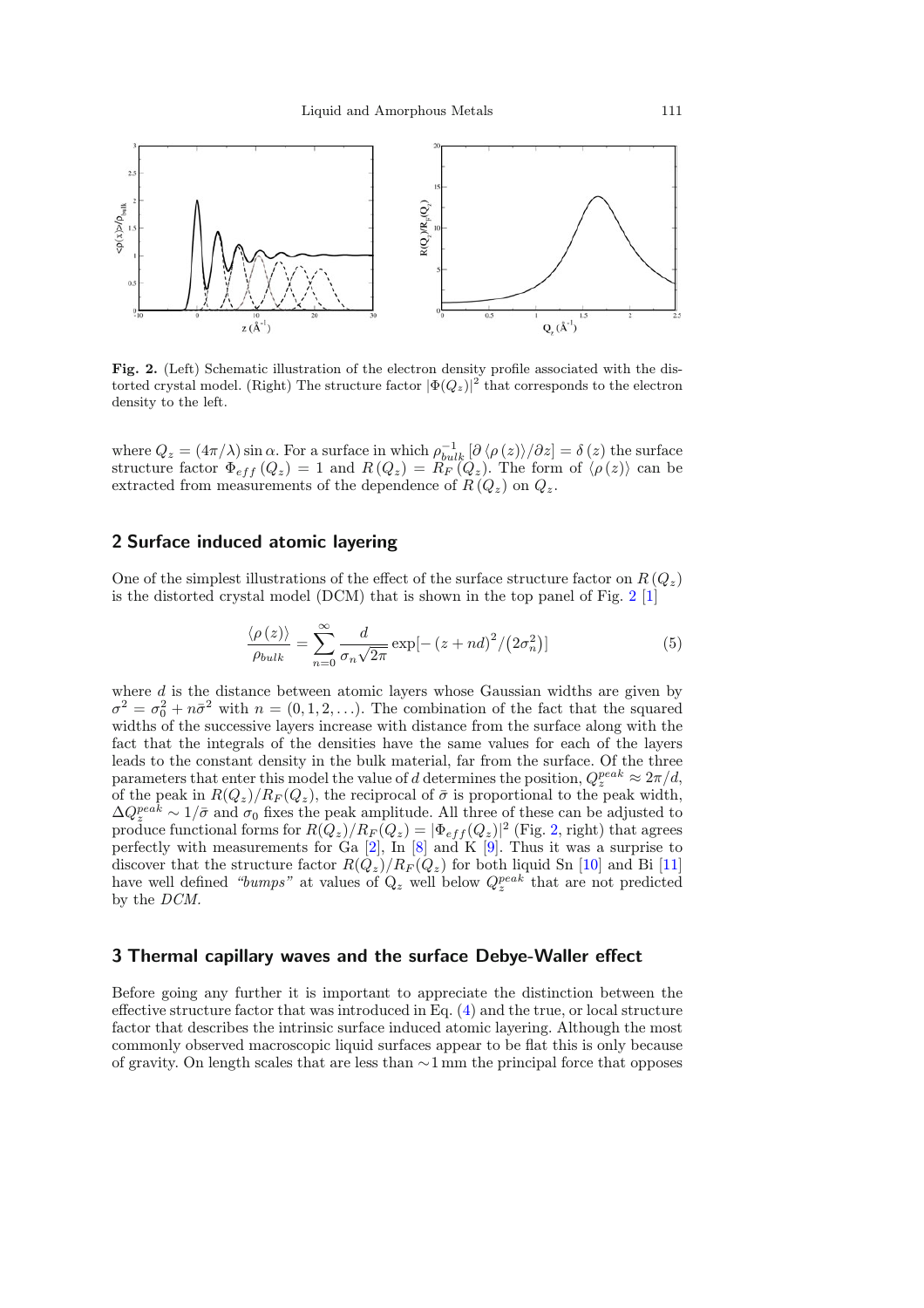thermal fluctuations  $\langle |h(Q_{xy})|^2 \rangle$  in the liquid height is surface tension, where  $\vec{Q}_{xy}$ is a wavevector parallel to the surface [\[12,](#page-10-4)[13\]](#page-10-5). According to the standard statistical physics so long as  $Q_{Debye} > Q_{xy} > mm^{-1}$  the mean square amplitude for the in-plane Fourier component of the fluctuations in the height of the liquid surface has the form [\[14](#page-10-6)[–16\]](#page-10-7)

$$
\langle |h(Q_{xy})|^2 \rangle \sim k_B T / \gamma Q_{xy}^2 \tag{6}
$$

where g is the surface tension and  $Q_{Debye} \sim 1/atomic\ size$ . Height fluctuations at a finite value of  $Q_{xy}$  gives rise to diffuse scattering away from the specular condition. As illustrated in Fig. [1](#page-1-0) for scattering at angles  $\beta \neq \alpha$  and  $\theta \neq 0$ ,

$$
Q_{xy} \approx (2\pi/\lambda)\sqrt{\cos^2\alpha + \cos^2\beta - 2\cos\alpha\cos\beta\cos\theta}.
$$
 (7)

This scattering reduces the specular signal in the same way that phonons in solids give rise to a Debye-Waller factor that reduces the intensity of Bragg reflections in crystals.

One can show that in the region  $Q_{Debye} > Q_{xy} > mm^{-1}$  the differential cross section for scattering from a fluctuating liquid surface has the form [\[17](#page-10-8)]

$$
\frac{d^2\sigma(\vec{Q})}{dQ_{xy}^2} \sim \left. \frac{d\sigma(\vec{Q})}{dQ_{xy}^2} \right|_F \left| \Phi(\vec{Q}) \right|^2 \frac{1}{\left| Q_{xy} \right|^{2-\eta}} \tag{8}
$$

<span id="page-3-0"></span>where  $d\sigma(\vec{Q})/dQ_{xy}^2|_F$  is the amplitude of the scattering cross-section for a flat, structure less surface and  $\eta = (k_B T / 2\pi \gamma) Q_z^2$ . The function  $|\Phi(Q_z)|^2 \neq |\Phi_{eff}(Q_z)|^2$  is the true intrinsic surface structure. The experimentally observed specular reflectivity is obtained by integration of  $d^2\sigma(\vec{Q})/dQ_{xy}^2$  over the angular acceptance of the detector,  $d^2 \vec{Q}_{xy} = (2\pi/\lambda)^2 \sin \beta d\beta d\theta$ . As an heuristic example note that if the detector resolution corresponded to a circle of radius  $\Delta Q_{res}$  the integral of Eq. [\(8\)](#page-3-0) would lead to a theoretical reflectivity of the form [\[8](#page-10-0)[,18](#page-10-9)]

$$
R(Q_z) = R_F(Q_z) |\Phi(Q_z)|^2 (\Delta Q_{res}/Q_{Debye})^{\eta} = R_F(Q_z) |\Phi(Q_z)|^2 \exp[-2W_{DW}]
$$
\n(9)

with a Debye-Waller factor

$$
W_{DW} = Q_z^2 \left( k_B T / 2\pi \gamma \right) \ln \left[ Q_{Debye} / \Delta Q_{res} \right]. \tag{10}
$$

Note that if  $\Delta Q_{res} \rightarrow Q_{Debye}$  the Debye-Waller factor approaches zero and

$$
R(Q_z) \to R_F(Q_z) |\Phi(Q_z)|^2.
$$

On the other hand, in the more general case the intrinsic surface structure factor is larger than the effective surface structure in Eq. [\(4\)](#page-1-1) by

$$
|\Phi(Q_z)|^2 = |\Phi_{eff}(Q_z)|^2 \exp[+2W_{DW}]
$$
\n(11)

where the actual values of  $\exp[+2W_{DW}]$ are best obtained by numerical integration of Eq.  $(8)$  over the experimental resolution  $[16]$  $[16]$ .

The prototypical demonstration of this effect was the measurement of the temperature dependence of the reflectivity from the surface of liquid gallium. As shown by Regan et al. [\[19\]](#page-10-10), (see Fig. [1](#page-1-0) in [\[19](#page-10-10)]), although the peak value of  $|\Phi_{eff}(Q_z)|^2$ decreases by a factor  $\sim 4$  as the temperature increases from 22 °C to 160 °C, the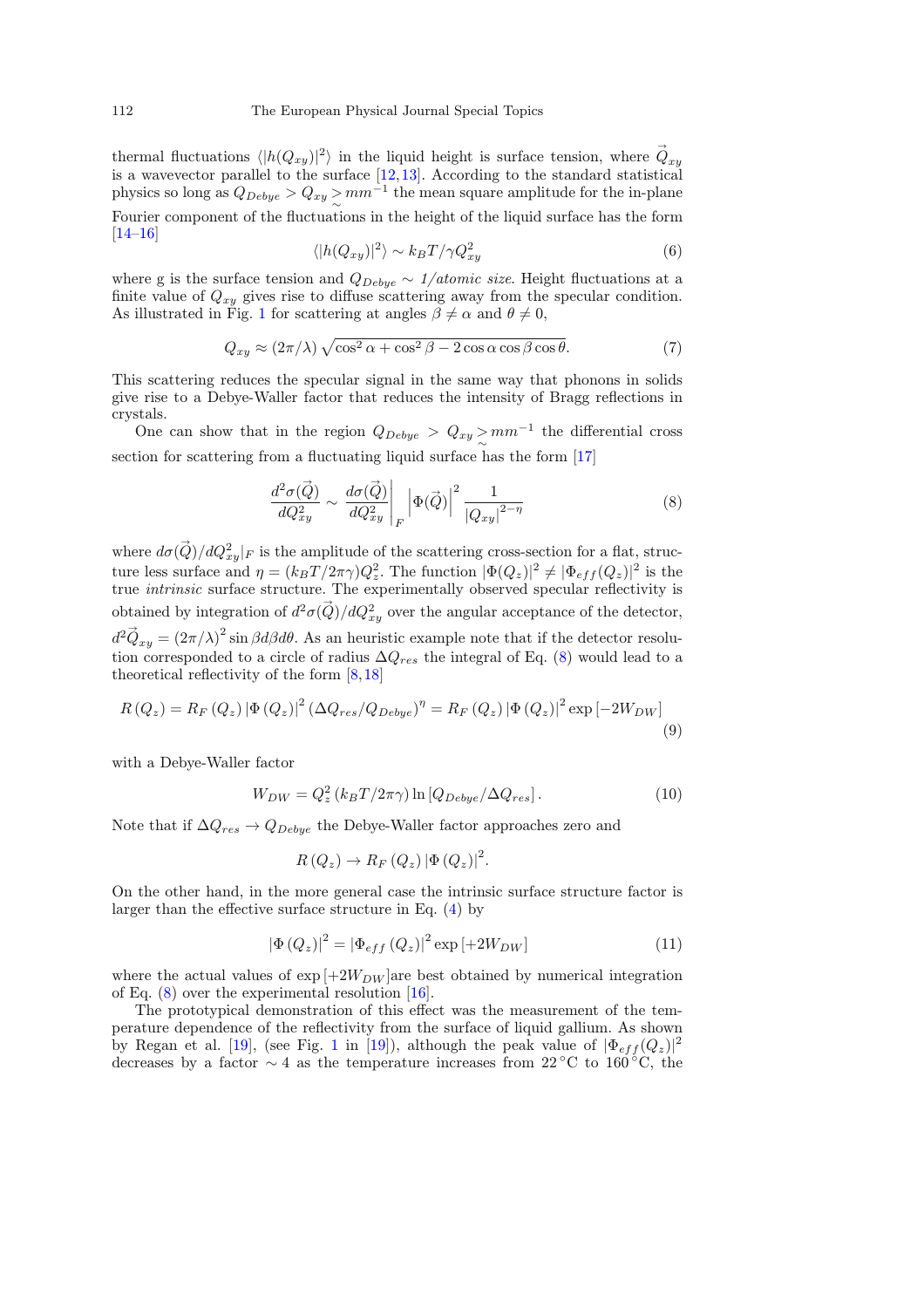value of  $|\Phi(Q_z)|^2$  that is obtained after division of  $|\Phi_{eff}(Q_z)|^2$  by the calculated value of  $\exp[+2W_{DW}]$  is constant, independent of temperature. In fact meaningful comparison between the reflectivities from different metals such as Ga, In and K with respective values of  $T/g = [0.42, 0.77, 3.2]$  is only possible when the measured values of  $R(Q_z)/R_F(Q_z) = |\Phi_{eff}(Q_z)|^2$  are divided by their respective calculated Debye-Waller term [\[9\]](#page-10-1). After division by the Debye-Waller factor the disparate reflectivities from these three metals are nearly identical  $[8,20]$  $[8,20]$ . Furthermore, unambiguous appraisal of the surprising low  $Q_z$  bumps that were referred to above for  $Sn[10]$  $Sn[10]$  and Bi [\[11\]](#page-10-3) with  $T/g = [0.9, 1.43]$  are only clear when viewing  $|\Phi(Q_z)|^2$  rather than  $|\Phi_{eff}(Q_z)|^2$ .

One of the unfortunate aspects of the experimental studies of liquid metal surfaces has been the lack of theoretical studies capable of quantitatively accounting for the reasons why some liquid metals follow the DCM and others do not. For example, even after more than two decades there is still not any explanation why the surface structure of liquid Hg as a very strong pronounced low  $Q<sub>z</sub>$  dip that is not observed for any of the other elemental metals [\[1](#page-9-0)]. On the other hand there is reason to believe that this may now be changing. Most recently Calderin et al. carried out a first principles molecular dynamics simulation that predicted the observed low  $Q_z$  bump in the Sn structure factor [\[21\]](#page-10-12).

In general the combination of the Debye-Waller factor, which scales as  $T/g$  and the necessity of maintaining atomically clean surfaces seriously constrains the elemental liquid metals that can be studied. With the exception of liquid Hg surface cleanliness requires UHV conditions which can not be achieved with liquids whose vapor pressure exceeds  $\sim 10^{-6}$  torr at melting. With the exception of one or two more other elements, the relatively few systems mentioned above, Ga, In, K, Sn and Bi, are all that can be studied. On the other hand, there are a wealth of allows with small values of  $T/g$ and low vapor pressure. In fact the surfaces of alloys introduce new physics beyond the surface induced layering that has been discussed so far.

#### 4 Surface adsorption of binary alloys

Well over a century ago J. Willard Gibbs drew attention to the fact that the surface of a solution will be richer than the bulk in the element with the lower surface tension [\[22\]](#page-10-13). Although the argument is compelling it must eventually be balanced against a negative enthalpy of mixing that would favor the maximum coordination number between various elements in the mixture. It would thus seem that the surface structure of alloys should exhibit various combinations of surface induced atomic layering and surface adsorption.

One example of an alloy in which surface adsorption is the dominant effect is the binary Ga-Bi alloy whose phase diagram is illustrated in Fig. [3](#page-5-0) [\[23](#page-10-14)[–25](#page-10-15)]. The overall morphology of such a sample is shown in the central inset. It indicates a bulk thickness h of the lighter Ga-rich liquid on top of the heavier Bi-rich liquid. X-ray reflectivity measurements that were made along the lines DBMA revealed that the liquid/vapor interface was coated with a monolayer of Bi as expected from Gibbs,  $g_{\text{Bi}} = 378 \text{ erg/cm}^2 < g_{\text{Gq}} = 718 \text{ erg/cm}^2$ . In addition to this Gibbs monolayer there is a macroscopic thickness, d, of the heavier Bi-rich liquid that wets the upper surface above the thickness h of the lighter Ga-rich liquid. X-ray reflectivity reveals that the thickness of this wetting layer increases along the segment D-B as the bulk phase approaches the coexistence line. This thickness remains essentially constant as the liquid is cooled from B-M along the coexistence line; however, on cooling below the monotectic point at  $222^{\circ}$ C the sample assumes the morphology shown in the inset at the lower right where the bulk Ga-rich liquid coexists with the heavier solid Bi at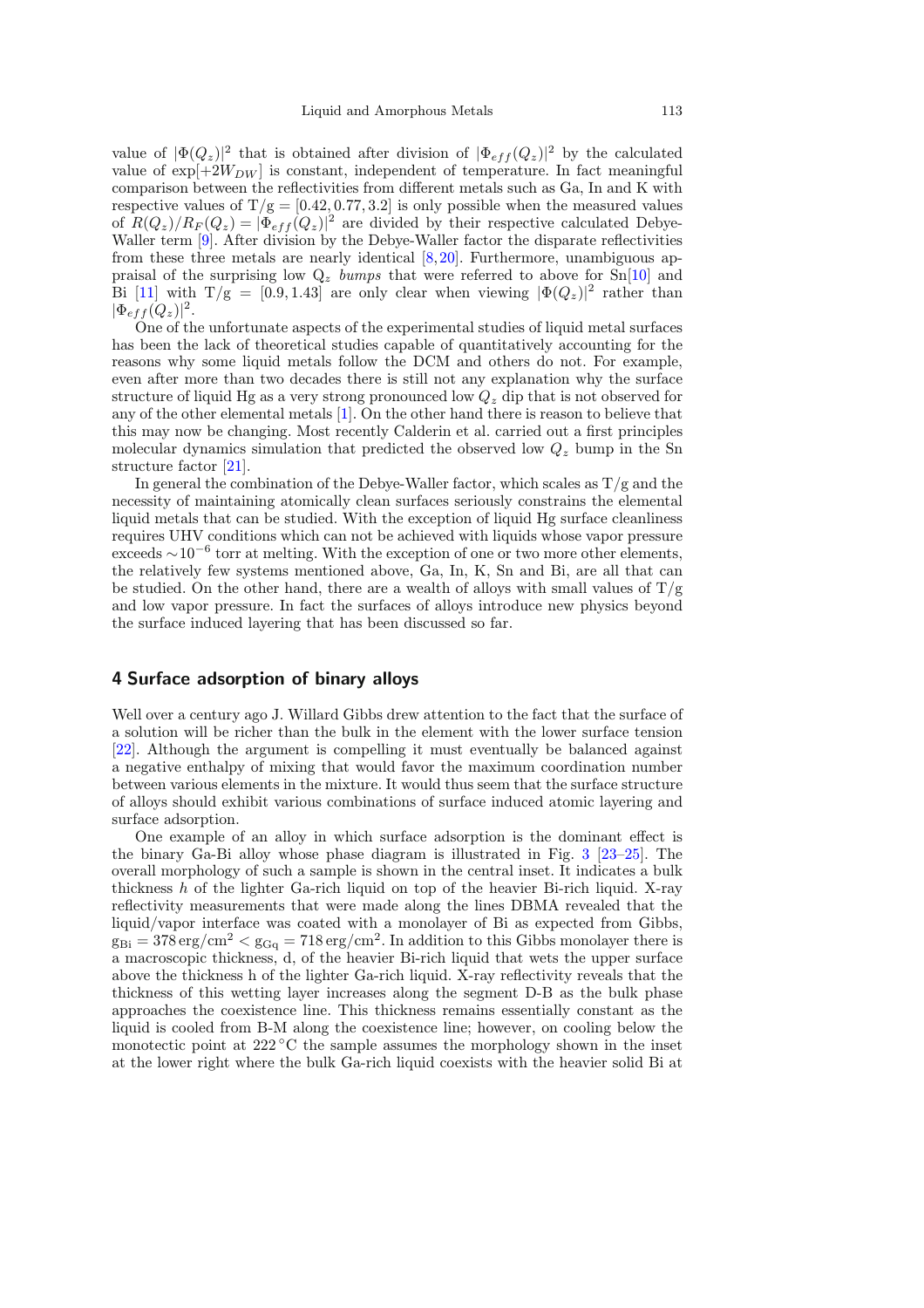<span id="page-5-0"></span>

Fig. 3. Binary phase diagram for Ga-Bi. The open circles on the solid line indicated measured points on the miscibility gap between the Ga-rich and Bi-rich liquids. Point C is the consulate point. The horizontal line at ∼ 222 ◦C indicates the monotectic point at which the two liquids are in thermal equilibrium with solid Bi. Below 222 ◦C the bulk phase of the Ga-rich liquid is in thermal equilibrium with the bulk phase of solid Bi. The broken lines below  $222\textdegree C$ indicate metastable extension of the miscibility gap of the liquid-liquid coexistence. The insets are discussed in the text.

the bottom. Along the line MA the Bi concentration in the Ga-rich liquid gradually decreases; however, x-ray reflectivity indicates that the surface remains coated with a finite thickness, d, of the metastable Bi rich liquid. The thickness of this metastable Bi-rich liquid gradually decreases on cooling from M to A for reasons analogous to the behavior between D and B. That is the line MA is off of the liquid-liquid coexistence curve, which is now a metastable coexistence line.

#### 5 Surface frozen phases

The phase diagrams of Ga-Pb and Ga-Tl are topologically similar to that of Ga-Bi in that they all exhibit miscibility gaps along with a low temperature region in which the Ga-rich liquid coexists with either solid Pb, Tl or Bi. As is the case for the Ga-Bi system the surface tensions of Pb  $(458 \text{ erg/cm}^2)$  and Tl  $(464 \text{ erg/cm}^2)$  are less than that of Ga and, as was the case for Ga-Bi these surfaces were coated with monolayers of Pb and Tl. Yang et al. used a technique called grazing incidence diffraction (GID) to study the 2D order within the monolayer phases [\[26](#page-10-16),[27\]](#page-10-17).

The idea behind GID can be understood from the expression for  $R_F(a)$  given by Eq. [\(2\)](#page-1-2) when  $\alpha < \alpha_c$  approaches grazing incidence [\[28,](#page-10-18) [29\]](#page-10-19). In this limit  $R_F(\alpha) = 1$ and there is 100% reflectivity, implying that the transmitted x-ray field is zero in the material below the surface. Of course this can't be completely true since the reflectivity is the result of an interaction between the incident field and the material but it does mean that the penetration into the material is limited to what is known as an evanescent region that is only tens of Ångstroms thick. For GID x-rays are incident at angles  $\alpha < \alpha_c$  and detected at some angle  $\theta$  away from the plane of incidence. If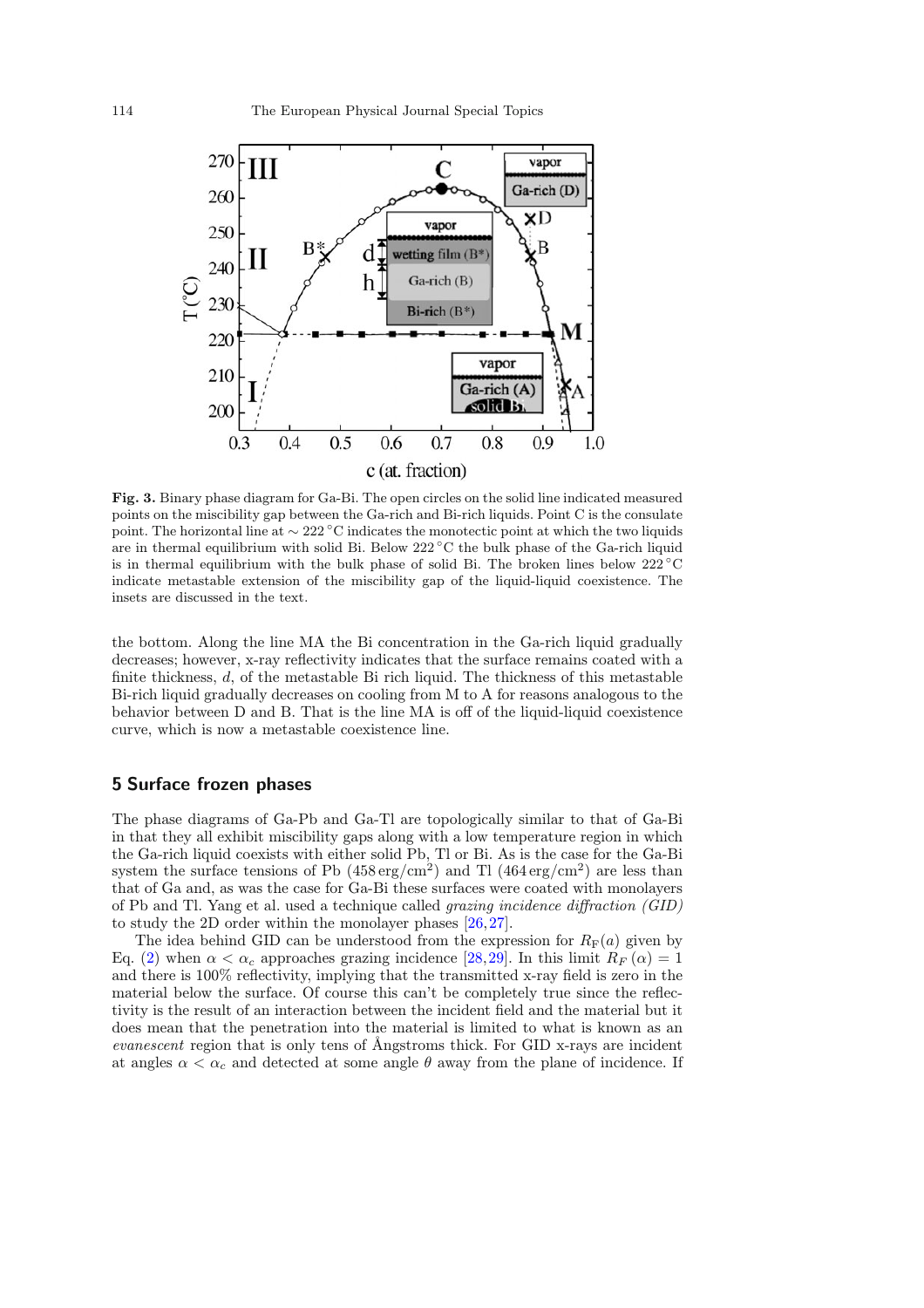both cos  $\alpha$  and cos  $\beta \approx 1$  the scattering vector parallel to the surface is of the order of  $Q_{xy} \approx (4\pi/\lambda) \sin(\theta/2)$ . Yang et al. observed the appearance of 2D Bragg scattering from either the Pb or Tl monolayer as the Ga-rich liquid were cooled to the liquidus line [\[26,](#page-10-16)[27\]](#page-10-17). If surface induced atomic layering (i.e. Ga, In, K, Sn, Bi) is considered to be the first type of surface induced structure and the wetting layers and Gibbs absorption is the second type the appearance of 2D Bragg peaks, or surface freezing is yet a third type of surface induced order.

Surface frozen phases with long range 2-dimensional order have long been well known to form within thin Langmuir monolayers on water and other organic materials. More recently Deutsch and colleagues demonstrated similar phenomena when monolayers of organic molecules area deposited on the surface of liquid Hg [\[30](#page-10-20)[–32](#page-10-21)]. In addition to this there are known examples of the appearance of long range 2D order due to surface freezing in neat organic liquids [\[33](#page-10-22)[,34](#page-10-23)]. On the other hand, the only cases in which 2D surface freezing had been demonstrated for liquid metals appear to be when it is accompanied by some degree of surface adsorption, such as was discussed above for GaPb and GaTl. Below we will discuss a different case in which surface freezing for the  $Au_{82}Si_{18}$  eutectic occurs well within the liquids region at temperature and concentrations that are not on the liquidus line [\[35](#page-10-24)[,36](#page-10-25)].

On the other hand, before discussing the  $\text{Au}_{82}\text{Si}_{18}$  eutectic it is worth noting that surface adsorption can be considerably richer than the simple Gibbs model. The prototypical example of this is the  $Bi_{43}Sn_{57}$  eutectic [\[37](#page-10-26)]. The surface tension of Bi  $(378 \text{ erg/cm}^2)$  is less than that of Sn  $(560 \text{ erg/cm}^2)$  and according to Gibbs the surface should be rich in Bi. The experiments to probe the surface concentrations of this alloy made use of the fact that the form of the surface structure factor given by Eq. [\(3\)](#page-1-3) is an approximation that ignores the dispersion in the atomic x-ray scattering amplitudes. X-ray reflectivity measurements for this alloy were taken at four different x-ray energies in the vicinity of the L3 absorption edge of Bi. The effective electron density that makes up the structure factor is a weighted average of the scattering from Bi and Sn; however, since the atomic scattering amplitude of Bi at the L3 edge is about 2/3 of its value away from the edge the effective electron density profile varies with energy in a way that reflects the distribution of Bi and Sn along the surface normal. The experiments revealed that although the first surface layer was ∼96 atm% Bi the second layer contained only  $\sim$  25 atm% Bi which is of the order of 60% of the bulk value while the third layer was again enriched in Bi over the bulk value. It is worth noting that the Sn-Bi surface pairing occurs in spite of the fact that the enthalpy of mixing for this alloy is rather small. Although these effects can be accounted for using lattice models such as those of either Defay-Prigogine [\[38\]](#page-10-27) or Strohl-King [\[39\]](#page-10-28) these are relatively crude and there is need for a more modern explanations.

To return to the surface freezing effect in the  $\text{Au}_{82}\text{Si}_{18}$  eutectic alloy consider the effective structure factors shown in the top panel of Fig. [4](#page-7-0) for  $T = 635$  K (LT Phase), 695 K (HT Phase) and 720 K (LL Phase) [\[40\]](#page-10-29). The bottom panel illustrates the R/R<sub>F</sub> at  $Q_z = 1.4 \text{ Å}^{-1}$  that was measured on heating the sample at ~ 5 K/min. The sharp jumps between LT, HT and LL indicate reversible 1<sup>st</sup> order phase surface phase transitions. The most interesting thing about these plots is the fact that although the peak values of  $R/R_F$  for the HT and LL phases are comparable to the values observed for all other liquid metals the intensity for the LT phase is about an order of magnitude greater. The fact that GID revealed that the LT phase was a surface frozen phase with well developed long range 2D order originally led to an interpretation in which the large  $R/R_F$  was due to constructive interference between  $\sim$  6 to 7 very well developed surface layers [\[35](#page-10-24)]. As will be explained below, recent experiments clearly proved that this is not the case [\[40\]](#page-10-29).

Aside from the intensity of the  $R/R_F$  there are two other important differences between the LT surface frozen phase of  $\text{Au}_{82}\text{Si}_{18}$  and the surface frozen phases of the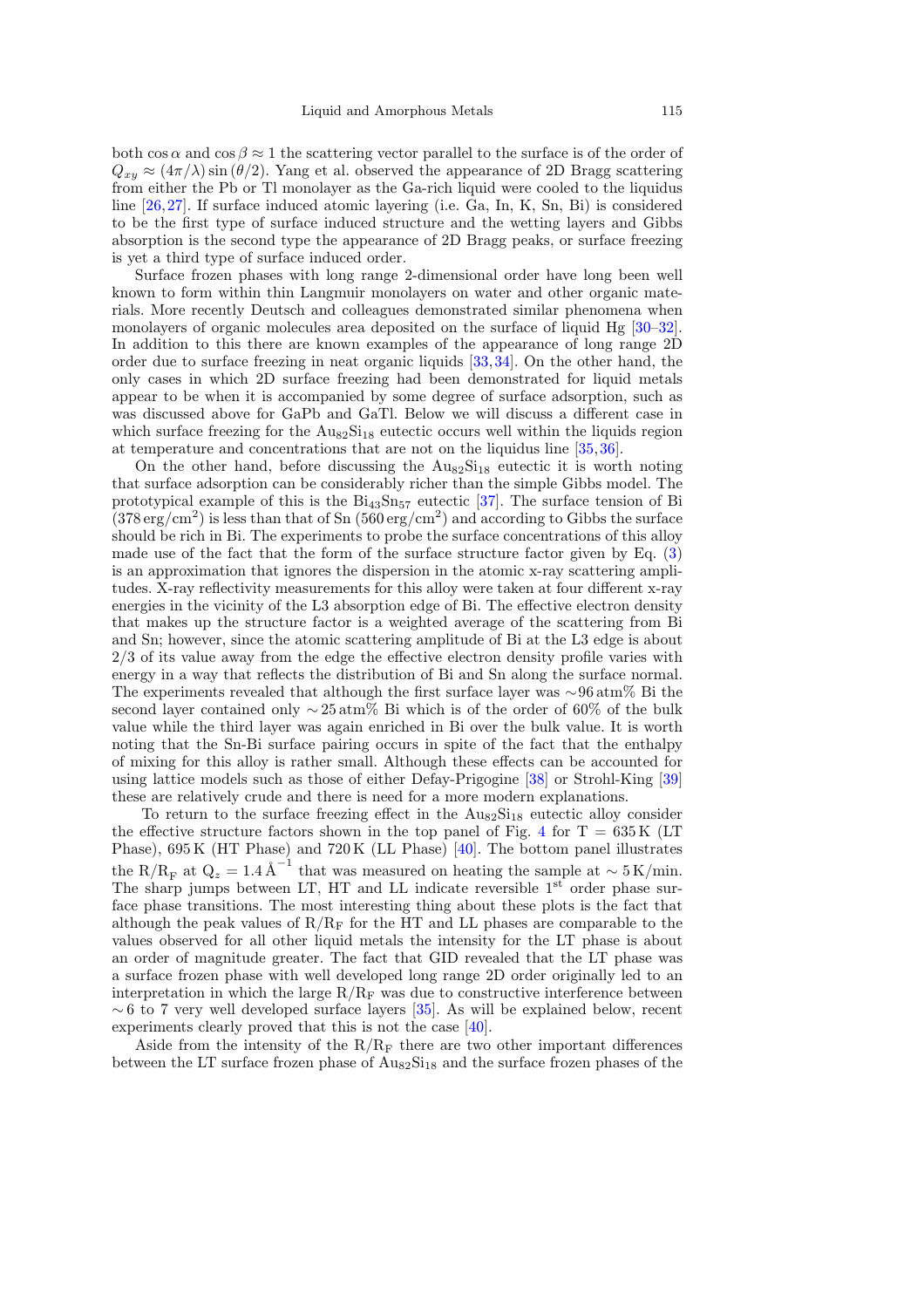<span id="page-7-0"></span>

Fig. 4. (Right) Data for  $R/R_F$  measurements of the  $Au_{82}Si_{18}$  eutectic alloy at T = 635 K (LT Phase), 695 K (HT Phase) and 720 K (LL Phase). The solid lines are best fits to model electron density profiles. (Left) Measurements of R/R<sub>F</sub> vs. T at  $Q_z = 1.4 \text{ Å}^{-1}$  [\[40\]](#page-10-29).

GaPb and GaTl alloys. The first is that the LT phase exists for a range of ∼12 K that is well away from any phase boundary. Secondly, when the GID measurements are done by varying the detector angles,  $b$  and  $q$ , in order to measure the Bragg intensities as a function of  $Q_z$  for a fixed value of  $Q_{xy}$  (i.e. a truncation rod measurement) there is a well developed minimum at  $Q_z \approx 0.95$   $\text{\AA}^{-1}$  that implies that the 2D surface frozen phase is an atomic bilayer with layer spacing of  $d \approx \pi/0.95 \text{ Å} = 3.3 \text{ Å}$  [\[40](#page-10-29)]. Since it would be difficult to argue that there were ∼5 to 6 well developed surface layers when the GID shows only a bilayer there must be some other explanation for the large value of  $R/R<sub>F</sub>$ . Before dealing with this; however, note that similar GID and truncation rod measurements show that at the LT to HT phase transition the bilayer LT surface frozen phase transforms into a monolayer with 2D long range order that is different from that of the LT. On further heating there is one more  $1<sup>st</sup>$  order transition in which the surface frozen HT phase melts to form an ordinary liquid surface [\[40](#page-10-29)].

As we will now explain the large value of  $R(Q_z)/R_F(Q_z) = |\Phi(Q_z)|^2 \exp[-2W_{DW}]$ in the LT occurs because the value of the Debye-Waller factor,  $W_{DW}$ , is reduced as a result of the elastic rigidity of the surface bilayer. The direct way by which this was confirmed was to measure diffuse scattering predicted by Eq. [\(8\)](#page-3-0) as a function of q under grazing incidence conditions (i.e. h  $\approx 0$ ). Although the data for the LL phase follows the  $Q_{xy}^{-2}$  form of Eq. [\(8\)](#page-3-0) out to values of  $Q_{xy} \approx 0.25 \text{ Å}^{-1}$  the data for the LT phase has the faster fall off of  $Q_{xy}^{-2}[1+(Q_{xy}/Q_{\rm K})^2]^{-1}$  [\[14\]](#page-10-6). The value of the wavevector  $Q_K \approx 0.1 \text{ Å}^{-1}$ , which is a measure of the rigidity, is more than an order of magnitude smaller than the value of 1.16  $\AA^{-1}$  which is the Debye wavevector for the LL eutectic surface. For the monolayer HT phase the value of  $Q_K \approx 0.4 \text{ \AA}^{-1}$ . The solid lines through the  $R(Q_z)/R_F(Q_z)$  data in Fig. [4](#page-7-0) are best fits to the data using models for the intrinsic surface structure factors based on electron density profiles corresponding to a bilayer (LT), a monolayer (HT) and a simple DCM for the liquid (LL) phase.

As was mentioned above, one of the principle issues regarding the structure of liquid metal surfaces is the absence of theoretical explanations for the observed phenomena. This is especially clear for the  $\text{Aug}_2\text{Si}_{18}$  eutectic since there is no evidence for surface frozen phases for the relatively similar  $Au_{72}Ge_{28}$  eutectic [\[41](#page-10-30)]. In fact experiments soon to be published have followed the surface scattering of ternary Au-Si-Ge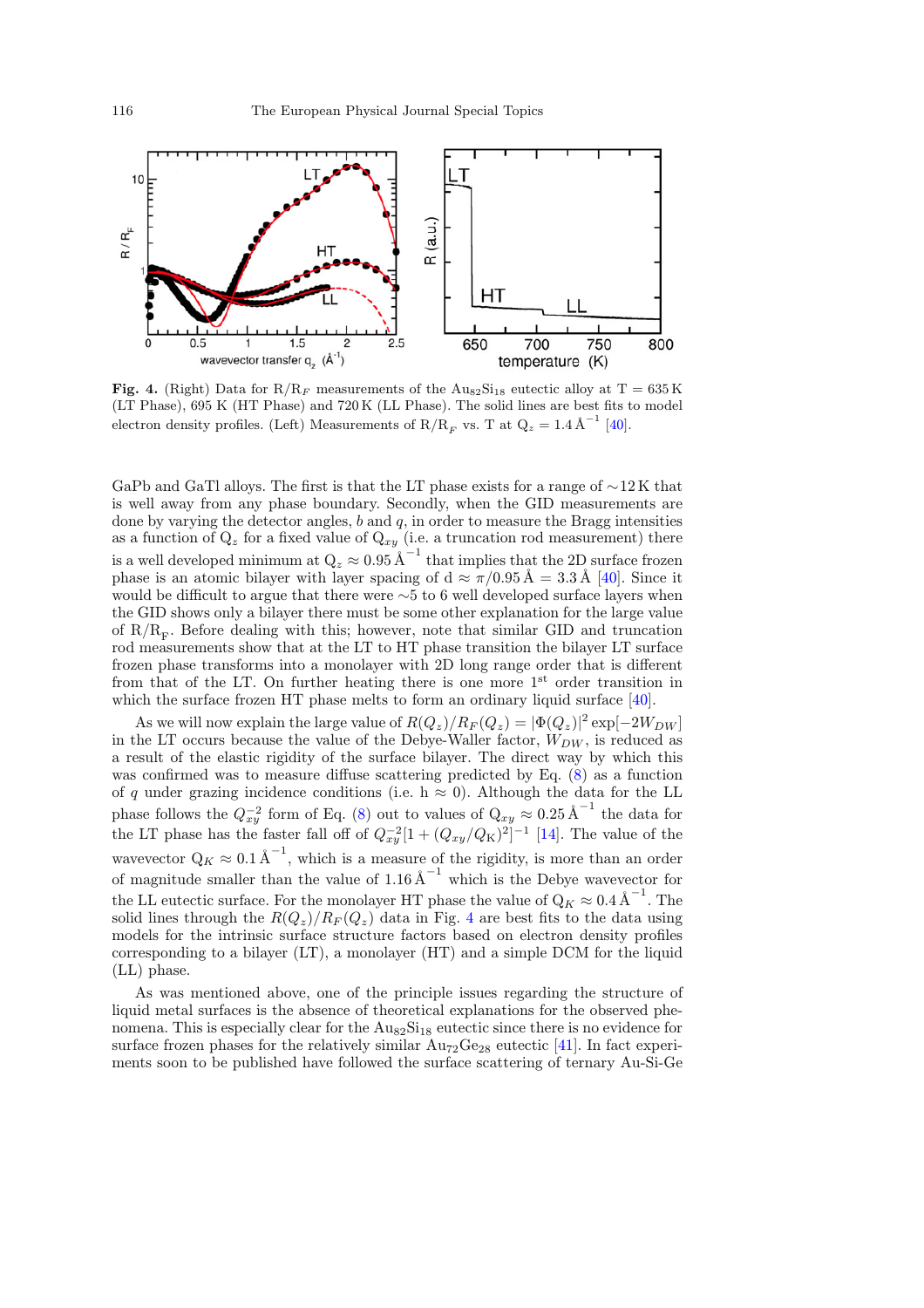

Fig. 5. Grazing incidence diffraction measurements from the  $\text{Au}_{82}\text{Si}_{18}$  alloy at temperatures corresponding to the LT, HT and LL phases [\[40\]](#page-10-29).

alloys for a number of concentrations along the eutectic line connecting these two binary eutectics [\[42](#page-11-0)]. Surface freezing is completely absent above  $\sim 6.5 \text{ atm}\%$ Ge.

At the moment we do not have an explanation for the difference between the Au-Si and the Au-Ge alloys; however, a possible explanation might be associated with differences in the surface adsorption of Si and Ge. For example, resonant x-ray reflectivity measurements that were done on the Au-Ge alloy demonstrated that the surface concentration of Ge is essentially identical to the bulk value [\[41](#page-10-30)]. It isn't clear why this should be true since from the fact that the surface tensions of Ge, Si and Au are 621, 865 and 1169 erg/cm<sup>2</sup> respectively one might have expected a Gibbs monolayer of Ge. A similar measurement isn't possible for Si (lower Z). Nevertheless, the 2D Bragg peaks observed for the LT phase of  $\text{Au}_{82}\text{Si}_{18}$  were well fit by a 2D unit cell with composition  $Au_4Si_8$  that is considerably richer in Si than the bulk [\[35\]](#page-10-24). We don't have an explanation of why the surface should be richer in solute for Au-Si than for Au-Ge other than to speculate that it might be related to differences in the chemical pairing between Au-Si and Au-Ge. On the other hand, it isn't clear why the differences in surface concentrations would lead to different surface freezing even if the surface concentrations are different.

Another possibility is that the difference in surface freezing is related to the fact that the  $\text{AugS1}_{18}$  system will form an amorphous metallic glass on rapid quenching, while  $\text{Au}_{72}\text{Ge}_{28}$  does not [\[41](#page-10-30)]. In some way this might follow from differences in the short range order in the bulk phase of the two liquids. Unfortunately, this can't be the entire explanation since surface frozen phases were not observed for the good glass forming Pd-Si and Pd-Ge alloys which do possess significant degrees of short range order [\[43](#page-11-1)]. On the other hand, lest one think that the  $\text{Au}_{82}\text{Si}_{18}$  is unique our most recent experiment found a surface frozen phase for the glass forming alloy  $\text{Au}_{49}\text{Ag}_{5.5}\text{Pd}_{2.3}\text{Cu}_{26.9}\text{Si}_{16.3}$  [\[44,](#page-11-2)[45](#page-11-3)].

Finally, there is one other soon to be published result on the surface structure of the  $Pd_{81}Ge_{19}$  alloy [\[43\]](#page-11-1). Although this system did not exhibit surface freezing of the type discussed above the x-ray reflectivity did contain a series of oscillations at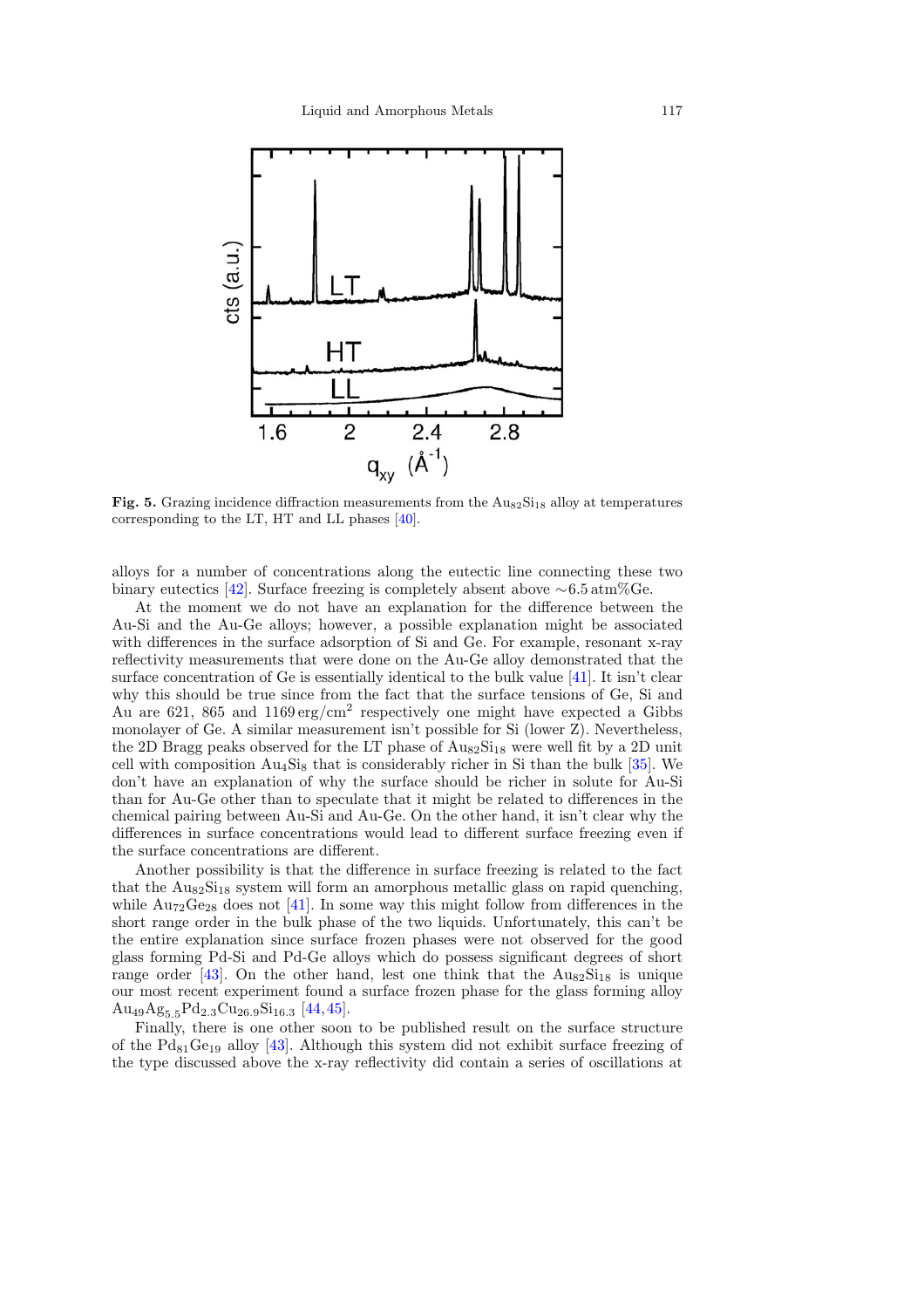very low values of  $Q_z$  with a period  $\Delta Q_z \approx 2\pi/40 \text{ Å}^{-1}$  that are completely unlike anything that was observed in any other liquid metal. The only possible explanation for this anomaly is the existence of an  $\sim$ 40 Å thick surface layer with an electron density that is ∼4% larger than that of the bulk material. The most likely rationale for this is the accumulation at the surface of the kinds of  $\sim$ 40 Å clusters that are known to form in many other metallic alloys [\[46](#page-11-4)].

# 6 Summary

The intent of this article has been to provide a brief synopsis of the x-ray studies of the surfaces of metals that have been done by both our group and others and to also show some avenues for future work. The first experiments that were done concentrated on the surface induced atomic layering along the normal to the liquid/vapor interface. With time it became obvious that in order to obtain a true measure of the intrinsic structure it was necessary to correct the measured data for the rather severe Debye-Waller effects due to thermally induced capillary fluctuations in the height of the surface. In most cases this is straightforward; however, as we eventually demonstrated surface frozen 2D in-plane order gives rise to elastic rigidity that can have a profound effect on the Debye-Waller factor. This became clear for interpretation of the reflectivity from the LT surface frozen phase of the  $\text{Au}_{82}\text{Si}_{18}$  eutectic liquid.

Other phenomena that were discussed included the use of resonant x-ray scattering to probe atomic demixing at the surface of the Sn-Bi alloy, wetting of the surface of the binary Ga-Bi phase along with surface freezing of the Gibbs monolayers of Pb and Tl at the surface of Ga alloys. Although surface freezing at solid /liquid coexistence, as for the Ga alloys of Pb and Tl seems straightforward the explanation for why there surface freezing of the  $\text{AugS1}_{18}$  eutectic away from coexistence, and why it does not occur for  $Au_{72}Ge_{28}$  and the Pd alloys of Si and Ge is not explained. On the other hand, the discovery of surface freezing for the  $Au_{49}Ag_{5.5}Pd_{2.3}Cu_{26.9}Si_{16.3}$ demonstrates that these phenomena need to be more widely explored. Finally, for many of these experiments there is a compelling need for quantitative theoretical explanations.

Those experimental results discussed here that were done by the Harvard group involved over two dozen collaborators over roughly two decades. Although it is not practical to individually acknowledge each of them their names appear as coauthors on the various literature citations below. Nevertheless, especial acknowledgment is due to Stefan Mechler for the most recent work that was only possible through his efforts. Similarly, I would like to acknowledge the two decades of support from the U.S. Department of Energy, Office of Basic Energy Sciences, Division of Materials Sciences and Engineering under Award DE-FG02-88ER45379.

#### <span id="page-9-0"></span>References

- 1. O.M. Magnussen, B.M. Ocko, M.J. Regan, K. Penanen, P.S. Pershan, M. Deutsch, Phys. Rev. Lett. 74, 4444 (1995)
- <span id="page-9-1"></span>2. M.J. Regan, E.H. Kawamoto, S. Lee, P.S. Pershan, N. Maskil, M. Deutsch, O.M. Magnussen, B.M. Ocko, L.E. Berman, Phys. Rev. Lett. 75, 2498 (1995)
- <span id="page-9-2"></span>3. M.P. Develyn, S.A. Rice, J. Chem. Phys. 78, 5225 (1983)
- <span id="page-9-3"></span>4. S.A. Rice, Proc. Natl. Acad. Sci. USA 84, 4709 (1987)
- <span id="page-9-4"></span>5. J. Als-Nielsen, P.S. Pershan, Nuclear Inst. Methods 208, 545 (1983)
- <span id="page-9-5"></span>6. P.S. Pershan, J. Als-Nielsen, Phys. Rev. Lett. 52 759 (1984)
- <span id="page-9-6"></span>7. P.S. Pershan, A. Braslau, A.H. Weiss, J. Als-Nielsen, Phys. Rev. A 35, 4800 (1987)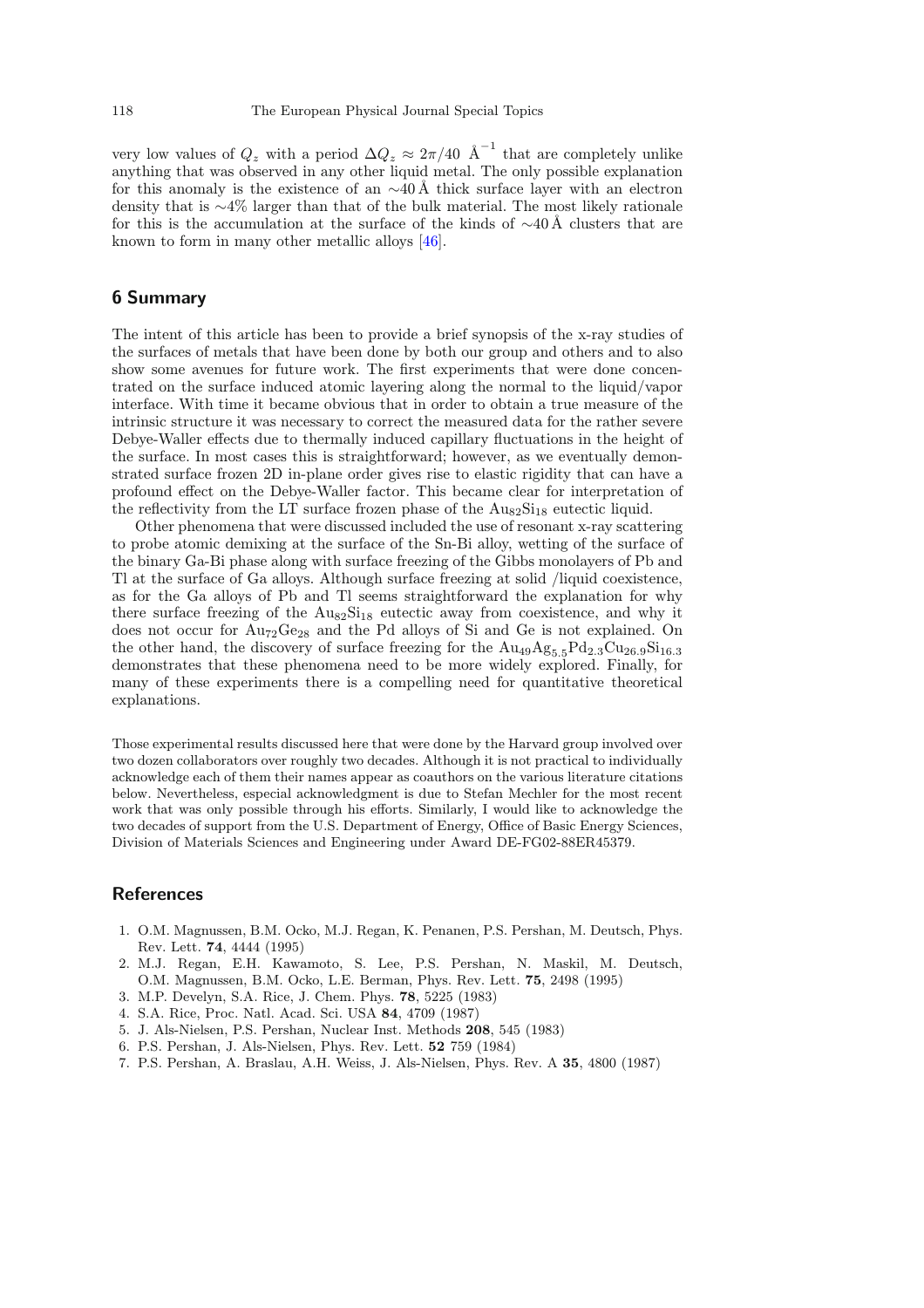- <span id="page-10-0"></span>8. H. Tostmann, E. DiMasi, P.S. Pershan, B.M. Ocko, O.G. Shpyrko, M. Deutsch, Phys. Rev. B 59, 783 (1999)
- <span id="page-10-1"></span>9. O.G. Shpyrko, M. Fukuto, P.S. Pershan, B.M. Ocko, T. Gog, I. Kuzmenko, M. Deutsch, Phys. Rev. B 69, 245423 (2004)
- <span id="page-10-2"></span>10. O.G. Shpyrko, A. Grigoriev, C. Steimer, P.S. Pershan, B. Lin, M. Meron, T. Graber, J. Gerbhardt, B.M. Ocko, M. Deutsch, Phys. Rev. B 70, 224206 (2004)
- <span id="page-10-3"></span>11. P.S. Pershan, S. Stoltz, O. Shpyrko, M. Deutsch, V. Balagurusamy, M. Meron, B. Lin, R. Streitel Phys. Rev. B 79, 115417 (2009)
- <span id="page-10-4"></span>12. R. Lovett, C.Y. Mou, F.P. Buff, J. Chem. Phys. 65, 570 (1976)
- <span id="page-10-5"></span>13. P.S. Pershan, Colloids & Surfaces A 171, 149 (2000)
- <span id="page-10-6"></span>14. J. Daillant, L. Bosio, J. Benattar, J. Meunier, Europhys. Lett. 8, 453 (1989)
- 15. A. Braslau, M. Deutsch, P.S. Pershan, A.H. Weiss, J. Als-Nielsen, J. Bohr, Phys. Rev. Lett. 54 114 (1985)
- <span id="page-10-7"></span>16. A. Braslau, P. Pershan, G. Swislow, B. Ocko, N.J. Als, Phys. Rev. A 38, 2457 (1988)
- <span id="page-10-8"></span>17. S.K. Sinha, E.B. Sirota, S. Garoff, H.B. Stanley, Phys. Rev. B 38, 2297 (1988)
- <span id="page-10-9"></span>18. P.S. Pershan, J. Phys. Chem. B 113, 3639 (2009)
- <span id="page-10-10"></span>19. M. Regan, P. Pershan, O. Magnussen, B. Ocko, M. Deutsch, L. Berman, Phys. Rev. B 54, 9730 (1996)
- <span id="page-10-11"></span>20. O.G. Shpyrko, P. Huber, P.S. Pershan, B.M. Ocko, H. Tostmann, A. Grigoriev, M. Deutsch, Phys. Rev. B 67, 115405 (2003)
- <span id="page-10-12"></span>21. L. Calderín, L.E. González, D.J. González, Phys. Rev. B 80, 115403 (2009)
- <span id="page-10-13"></span>22. J.W. Gibbs, R.G. Van Name, W.R. Longley, H.A. Bumstead, The collected works of J. Willard Gibbs (New York, Longmans, Green and Co., 1928)
- <span id="page-10-14"></span>23. D. Nattland, P.D. Poh, S.C. M¨uller, W. Freyland, J. Phys.: Cond. Matt. 7, L457 (1995)
- 24. P. Huber, O. Shpyrko, P.S. Pershan, B. Ocko, E. DiMasi, M. Deutsch, Phys. Rev. B 68, 085401 (2003)
- <span id="page-10-15"></span>25. P. Huber, O. Shpyrko, P.S. Pershan, B.M. Ocko, H. Tostmann, E. DiMasi, M. Deutsch, Phys. Rev. Lett. 89, 035502 (2002)
- <span id="page-10-16"></span>26. B. Yang, D. Gidalevitz, D. Li, Z. Huang, S.A. Rice, Proc. Natl. Acad. Sci. USA 96, 13009 (1999)
- <span id="page-10-17"></span>27. B. Yang, D.X. Li, S.A. Rice, Phys. Rev. B 67, 212103 (2003)
- <span id="page-10-18"></span>28. W.C. Marra, P.E. Eisenberger, A.Y. Cho, J. Appl. Phys. 50, 6927 (1979)
- <span id="page-10-19"></span>29. S. Dietrich, H. Wagner, Z. Phys. B 56, 207 (1984)
- <span id="page-10-20"></span>30. H. Kraack, B.M. Ocko, P.S. Pershan, E. Sloutskin, M. Deutsch, Science 298, 1404 (2002)
- <span id="page-10-21"></span>31. H. Kraack, L. Tamam, E. Sloutskin, M. Deutsch, B.M. Ocko, Langmuir 23, 7571 (2007) 32. L. Tamam, H. Kraack, E. Sloutskin, B.M. Ocko, P.S. Pershan, M. Deutsch, Thin Sol.
- <span id="page-10-22"></span>Films 515, 5631 (2007) 33. X.Z. Wu, E.B. Sirota, S.K. Sinha, B.M. Ocko, M. Deutsch, Phys. Rev. Lett. 70, 958 (1993)
- <span id="page-10-23"></span>34. M. Deutsch, X.Z. Wu, E.B. Sirota, S.K. Sinha, B. Ocko, O. Magnussen, Europhys. Lett. 30, 283 (1994)
- <span id="page-10-24"></span>35. O.G. Shpyrko, R. Streitel, V.S.K. Balagurusamy, A.Y. Grigoriev, M. Deutsch, B.M. Ocko, M. Meron, B.H. Lin, P.S. Pershan, Science <sup>313</sup>, 77 (2006)
- <span id="page-10-25"></span>36. O.G. Shpyrko, R. Streitel, V.S.K. Balagurusamy, A.Y. Grigoriev, M. Deutsch, B.M. Ocko, M. Meron, B. Lin, P.S. Pershan, Phys. Rev. B 76, 245436 (2007)
- <span id="page-10-26"></span>37. O.G. Shpyrko, A.Y. Grigoriev, R. Streitel, D. Pontoni, P.S. Pershan, M. Deutsch, B.M. Ocko, Phys. Rev. Lett. 95, 106103 (2005)
- <span id="page-10-27"></span>38. R. Defay, I. Prigogine, A. Bellemans, Surface tension and adsorption (New York, Wiley, 1966)
- <span id="page-10-28"></span>39. J.K. Strohl, T.S. King, J. Catal. 118, 53 (1989)
- <span id="page-10-29"></span>40. S. Mechler, P.S. Pershan, S. Stoltz, E. Yahel, O. Shpyrko, B. Lin, M. Meron, S. Sellner, Phys. Rev. Lett. 105, 186101 (2010)
- <span id="page-10-30"></span>41. P.S. Pershan, S.E. Stoltz, S. Mechler, O.G. Shpyrko, A.Y. Grigoriev, V.S.K. Balagurusamy, Phys. Rev. B 80, 125414 (2009)